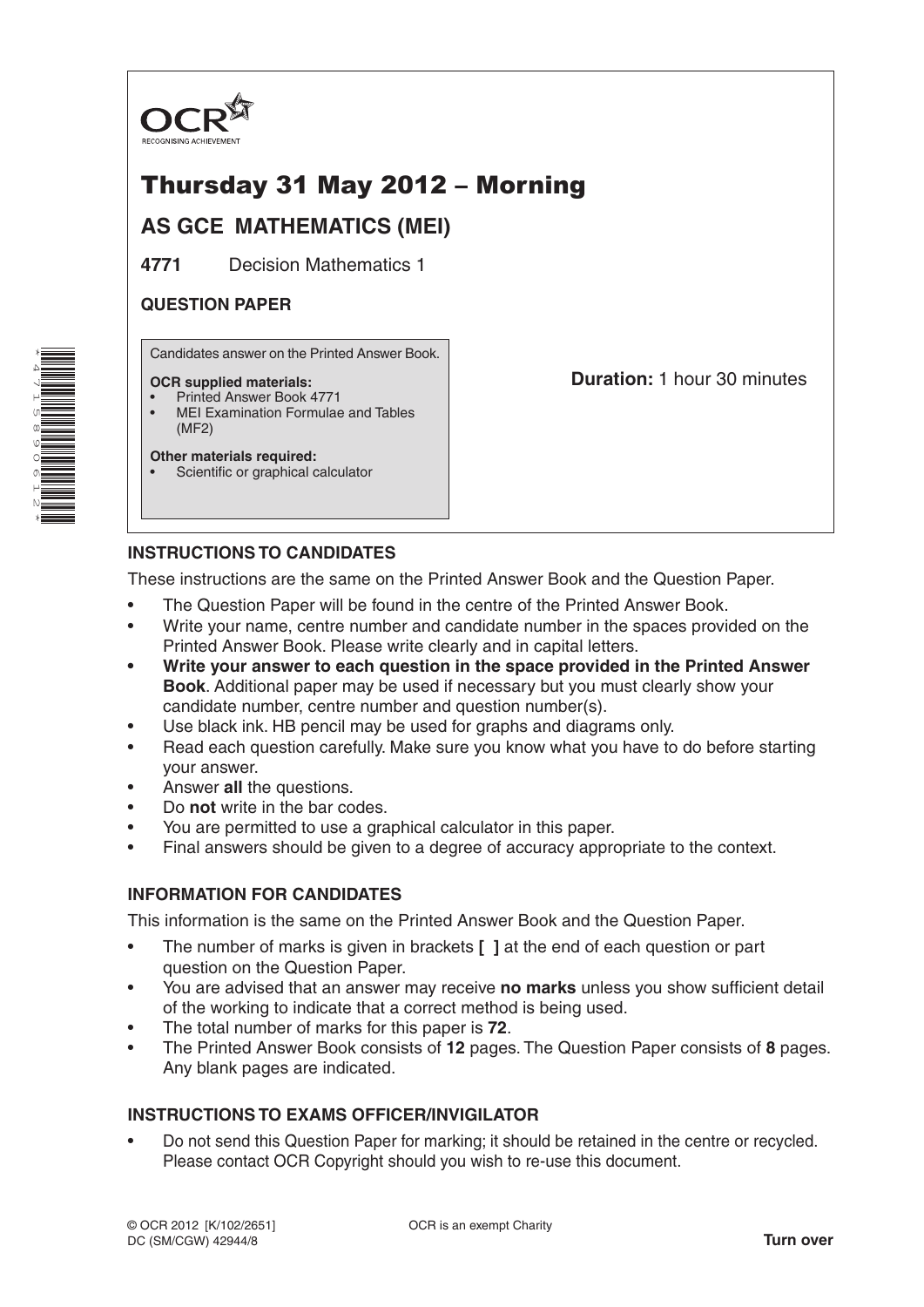#### **Section A** (24 marks)

|               | Α        | B            | $\mathcal{C}$     | D | E | E | G |
|---------------|----------|--------------|-------------------|---|---|---|---|
| А             |          | $\mathbf{r}$ | $\mathsf{\Omega}$ |   | ┍ |   |   |
| B             |          |              |                   |   |   |   |   |
| $\mathcal{C}$ | $\Omega$ |              |                   |   |   |   |   |
| D             |          |              |                   |   |   |   |   |
| E             |          |              |                   |   |   |   |   |
| Е             |          |              |                   |   |   |   |   |
| G             |          | 6            |                   |   |   |   |   |

**1** The table defines a network in which the numbers represent lengths.

- **(i)** Draw the network. **[2]**
- **(ii)** Use Dijkstra's algorithm to find the shortest route from A to G. Give the route and its length. **[6]**
- **2** This question concerns the following algorithm which operates on a given function, f. The algorithm finds a point between A and B at which the function has a minimum, with a maximum error of 0.05.

| Input A                                                 |
|---------------------------------------------------------|
| Input B, where $B > A$                                  |
| Let R = A + $\left(\frac{\sqrt{5}-1}{2}\right)$ × (B-A) |
| Let $L = A + B - R$                                     |
| Find $f(L)$ and $f(R)$                                  |
| If $f(L) \le f(R)$ then let $B = R$ and go to Step 8    |
| If $f(L) > f(R)$ then let $A = L$ and go to Step 8      |
| If $B-A < 0.1$ then go to step 10                       |
| Go to step 3                                            |
| Print $\frac{(A+B)}{2}$ and stop                        |
|                                                         |

- (i) Working correct to three decimal places, perform two iterations of the algorithm for  $f(x) = 2x^2 15x + 30$ , when  $A = 3$  and  $B = 4$ . Start at Step 1 and stop when you reach Step 8 for the second time. **[6]**
- (ii) The  $\left(\frac{\sqrt{5}-1}{2}\right)$  factor in Step 3 ensures that either the new 'L' is equal to the old 'R', or vice versa. Why is this important? **[1]**
- **(iii)** This algorithm is used when the function is not known explicitly, but where its value can be found for any given input. Give a practical example of where it might be used. **[1]**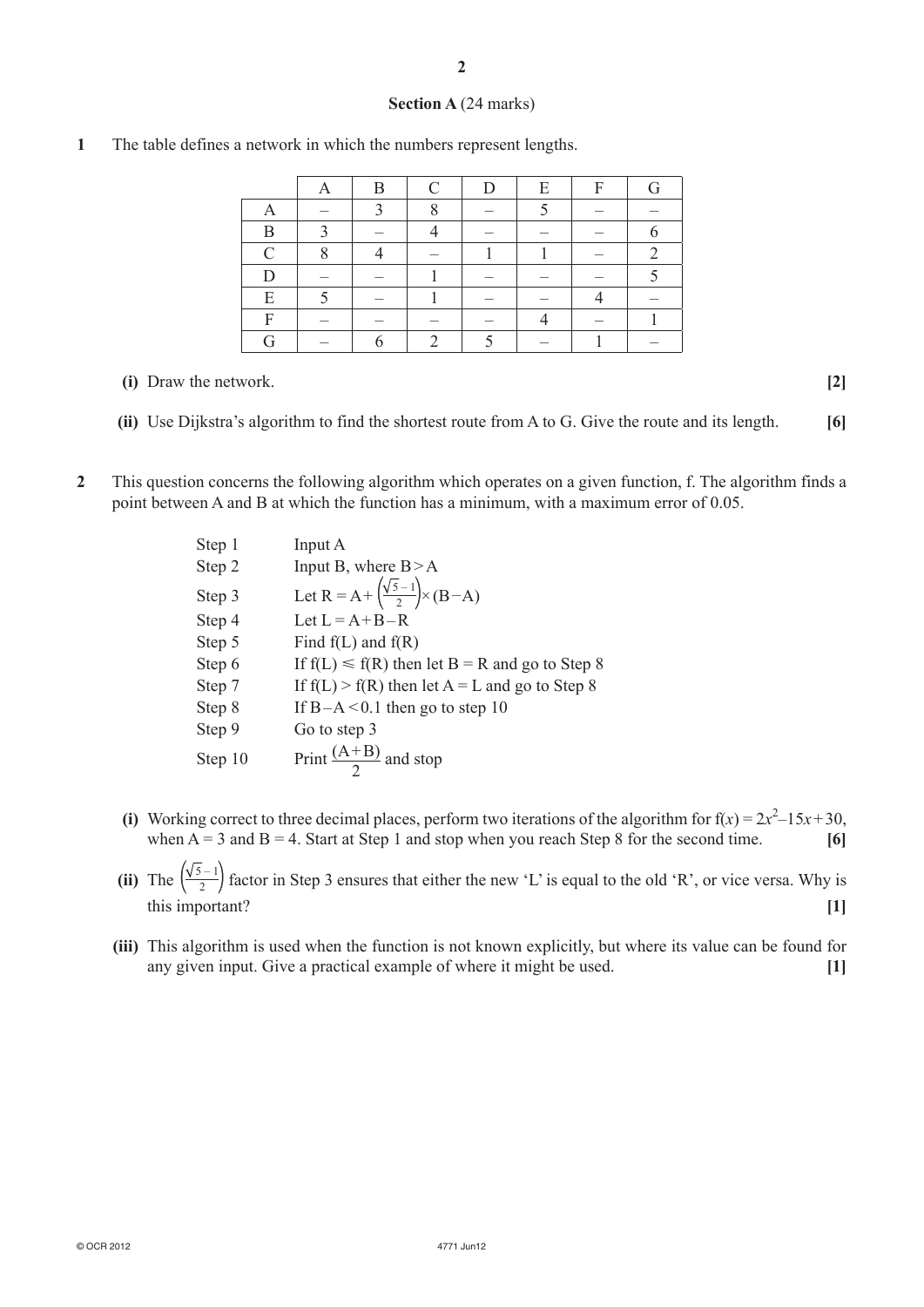**3** The diagram shows three sets, A, B and C. Each region of the diagram contains at least one element. The diagram shows that B is a subset of A, C is a subset of A, and that B shares at least one element with C.



The two graphs below give information about the three sets A, B and C. The first graph shows the relation 'is a subset of' and the second graph shows the relation 'shares at least one element with'.



**(i)** Draw two graphs to represent the sets X, Y and Z shown in the following diagram. **[4]**



**(ii)** Draw a diagram to represent the sets P, Q and R for which both of the following graphs apply. **[4]**





'is a subset of' 'shares at least one element with'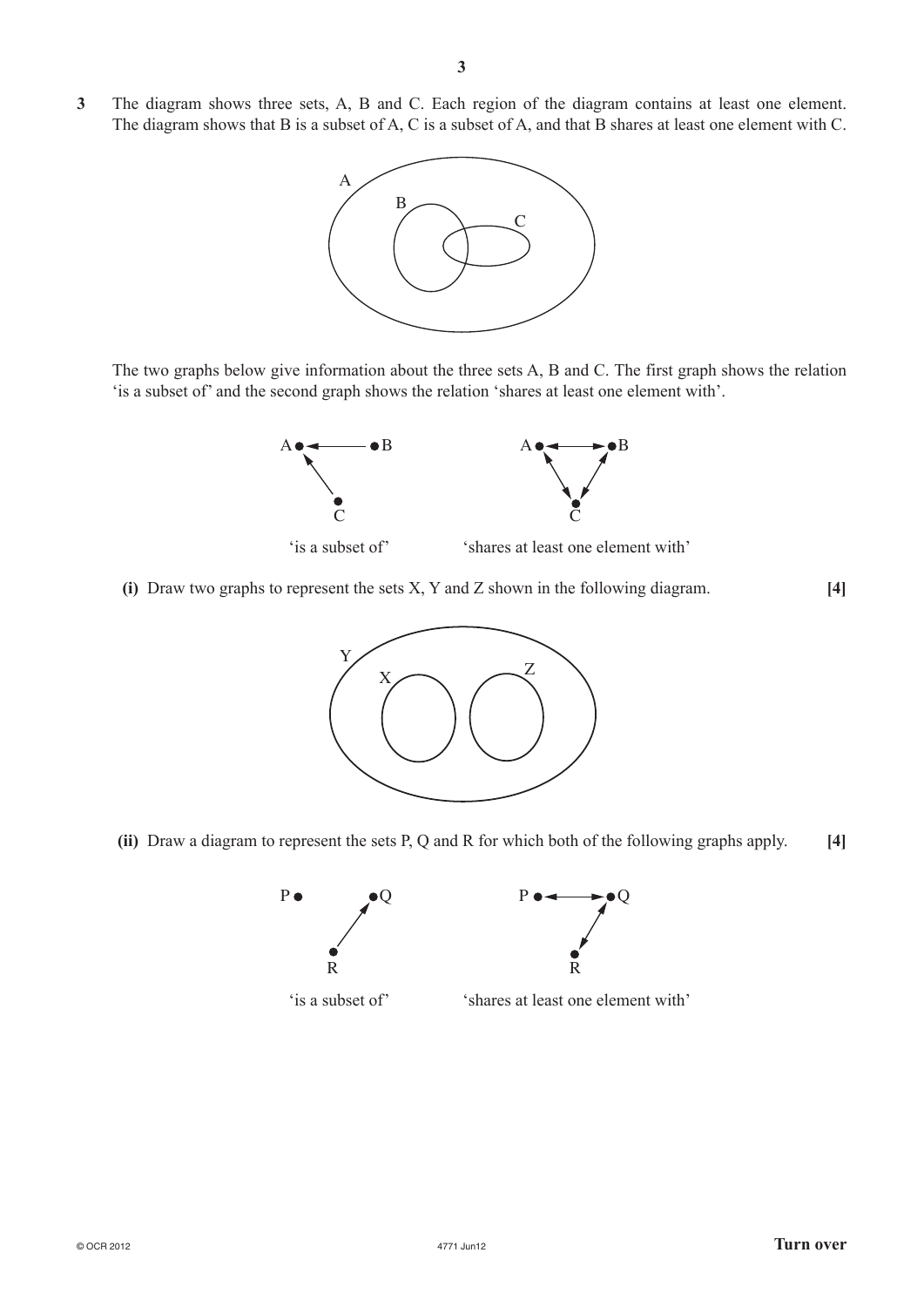#### **Section B** (48 marks)

**4** In a factory, two types of motor are made. Each motor of type X takes 10 man hours to make and each motor of type Y takes 12 man hours to make.

In each week there are 200 man hours available.

To satisfy customer demand, at least 5 of each type of motor must be made each week.

Once a motor has been started it must be completed; no unfinished motors may be left in the factory at the end of each week.

When completed, the motors are put into a container for shipping. The volume of the container is  $7 \text{ m}^3$ . A type X motor occupies a volume of  $0.5 \text{ m}^3$  and a type Y motor occupies a volume of  $0.3 \text{ m}^3$ .

- **(i)** Define appropriate variables and from the above information derive four inequalities which must be satisfied by those variables. **[5]**
- **(ii)** Represent your inequalities on a graph and shade the infeasible region. **[4]**

The profit on each type X is £100 and on each type Y is £70.

- **(iii)** The weekly profit is to be maximised. Write down the objective function and find the maximum profit. **[3]**
- **(iv)** Because of absenteeism, the manager decides to organise the work in the factory on the assumption that there will be only 180 man hours available each week. Find the number of motors of each type that should now be made in order to maximise the profit. **[4]**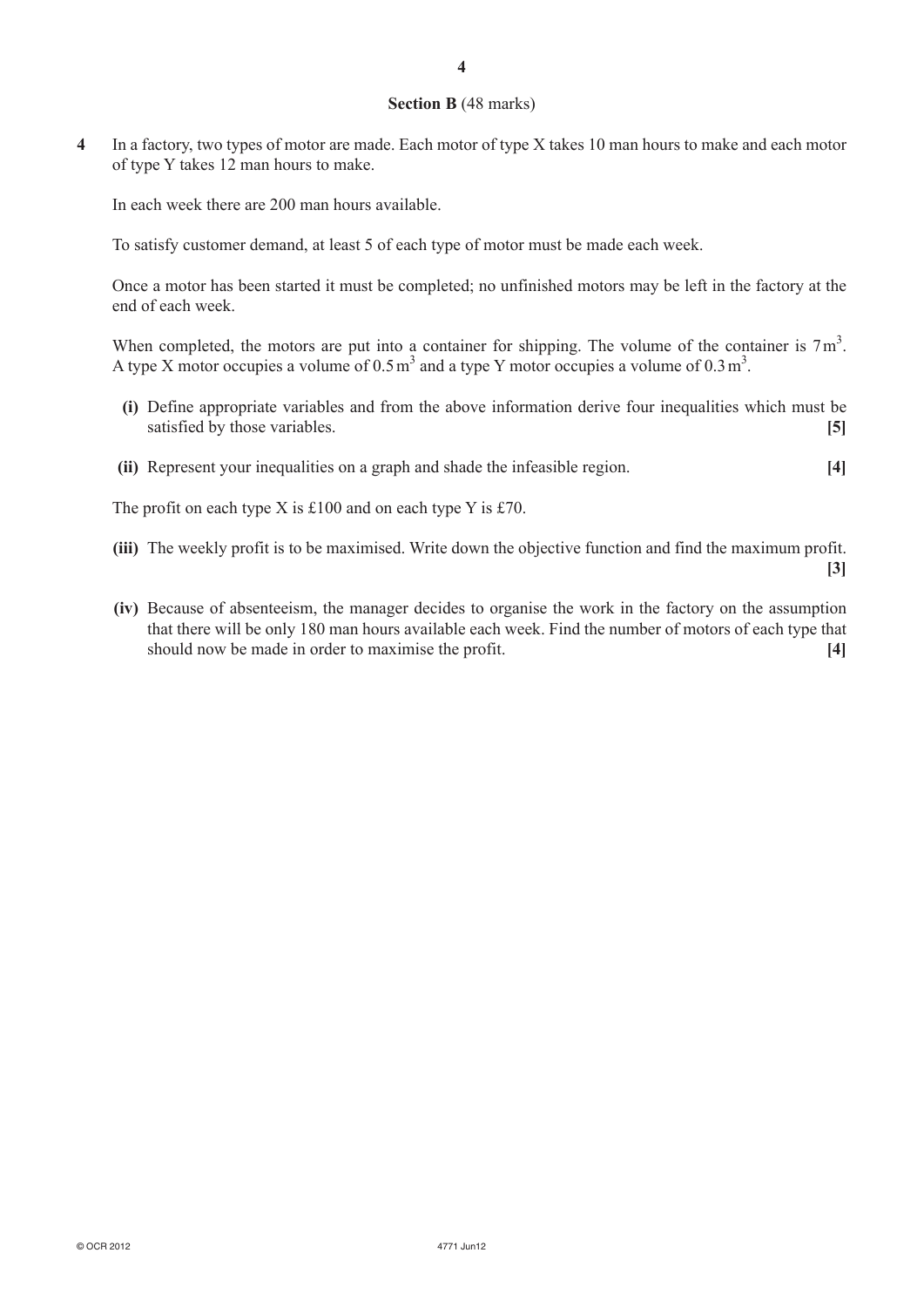**5** Each morning I reach into my box of tea bags and, without looking, randomly choose a bag. The bags are manufactured in pairs, which can be separated along a perforated line. So when I choose a bag it might be attached to another, in which case I have to separate them and return the other bag to the box. Alternatively, it might be a single bag, having been separated on an earlier day.

I only use one tea bag per day, and the box always gets thoroughly shaken during the day as things are moved around in the kitchen.

You are to simulate this process, starting with 5 double bags and 0 single bags in the box. You are to use single-digit random numbers in your simulation.

- **(i)** On day 2 there will be 4 double bags and 1 single bag in the box, 9 bags in total. Give a rule for simulating whether I choose a single bag or a double bag, assuming that I am equally likely to choose any of the 9 bags. Use single-digit random numbers in your simulation rule. **[2]**
- **(ii)** On day 3 there will either be 4 double bags or 3 double bags and 2 single bags in the box. Give a rule for simulating what sort of bag I choose in the second of these cases. Use single-digit random numbers in your simulation rule. **[2]**
- **(iii)** Using the random digits in your answer book, simulate what happens on days 2, 3 and 4, briefly explaining your simulations. Give an estimate of the probability that I choose a single bag on day 5.

**[8]**

- **(iv)** Using the random digits in your answer book, carry out 4 more simulations and record the results. **[2]**
- **(v)** Using your 5 simulations, estimate the probability that I choose a single bag on day 5. **[2]**

#### **[Question 6 is printed overleaf.]**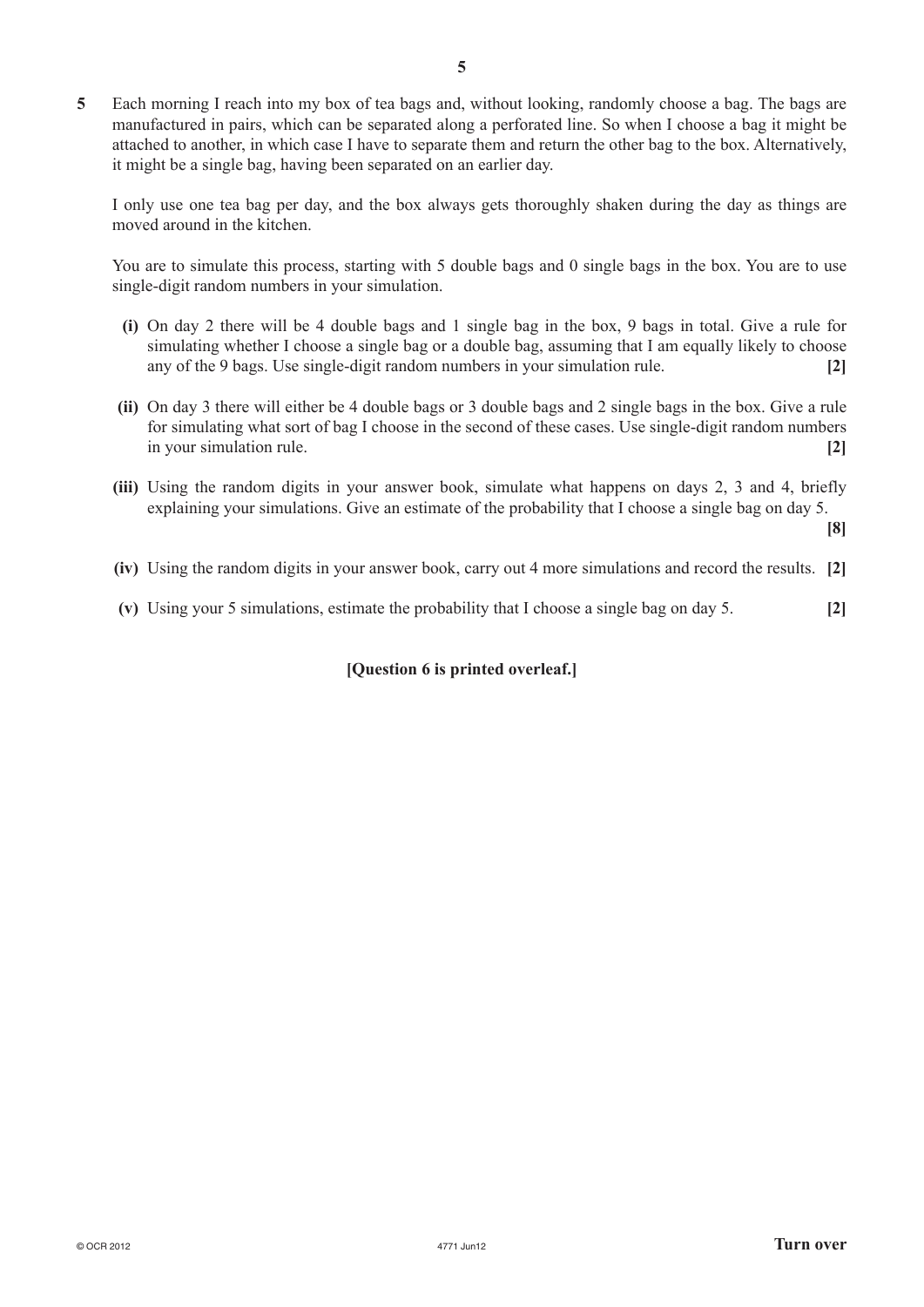|               | Task                | Time<br>(minutes) | Immediate<br>predecessors |
|---------------|---------------------|-------------------|---------------------------|
| A             | measure out flour   | 0.5               |                           |
| B             | mix flour and water | 1                 | A                         |
| $\mathcal{C}$ | shell eggs          | 0.5               |                           |
| D             | mix in eggs and fat | 2                 | B, C                      |
| E             | get currants ready  | 0.5               |                           |
| F             | get raisins ready   | 0.5               |                           |
| G             | fold fruit into mix | 0.5               | D, E, F                   |
| H             | bake                | 10                |                           |

**6** The table shows the tasks involved in making a batch of buns, the time in minutes required for each task, and their precedences.

- **(i)** Draw an activity on arc network for these activities. **[5]**
- **(ii)** Mark on your diagram the early time and the late time for each event. Give the minimum completion time and the critical activities. **[6]**

*Preparing the batch for baking* consists of tasks A to G; each of these tasks can only be done by one person. *Baking*, task H, requires no people.

- **(iii)** How many people are required to prepare the batch for baking in the minimum time? **[1]**
- **(iv)** What is the minimum time required to prepare the batch for baking if only one person is available? **[1]**

Jim is preparing and baking three batches of buns. He has one oven available for baking. For the rest of the question you should consider 'preparing the batch for baking' as one activity.

- **(v)** Assuming that the oven can bake only one batch at a time, draw an activity on arc diagram for this situation and give the minimum time in which the three batches of buns can be prepared and baked. **[2]**
- **(vi)** Assuming that the oven is big enough to bake all three batches of buns at the same time, give the minimum time in which the three batches of buns can be prepared and baked. **[1]**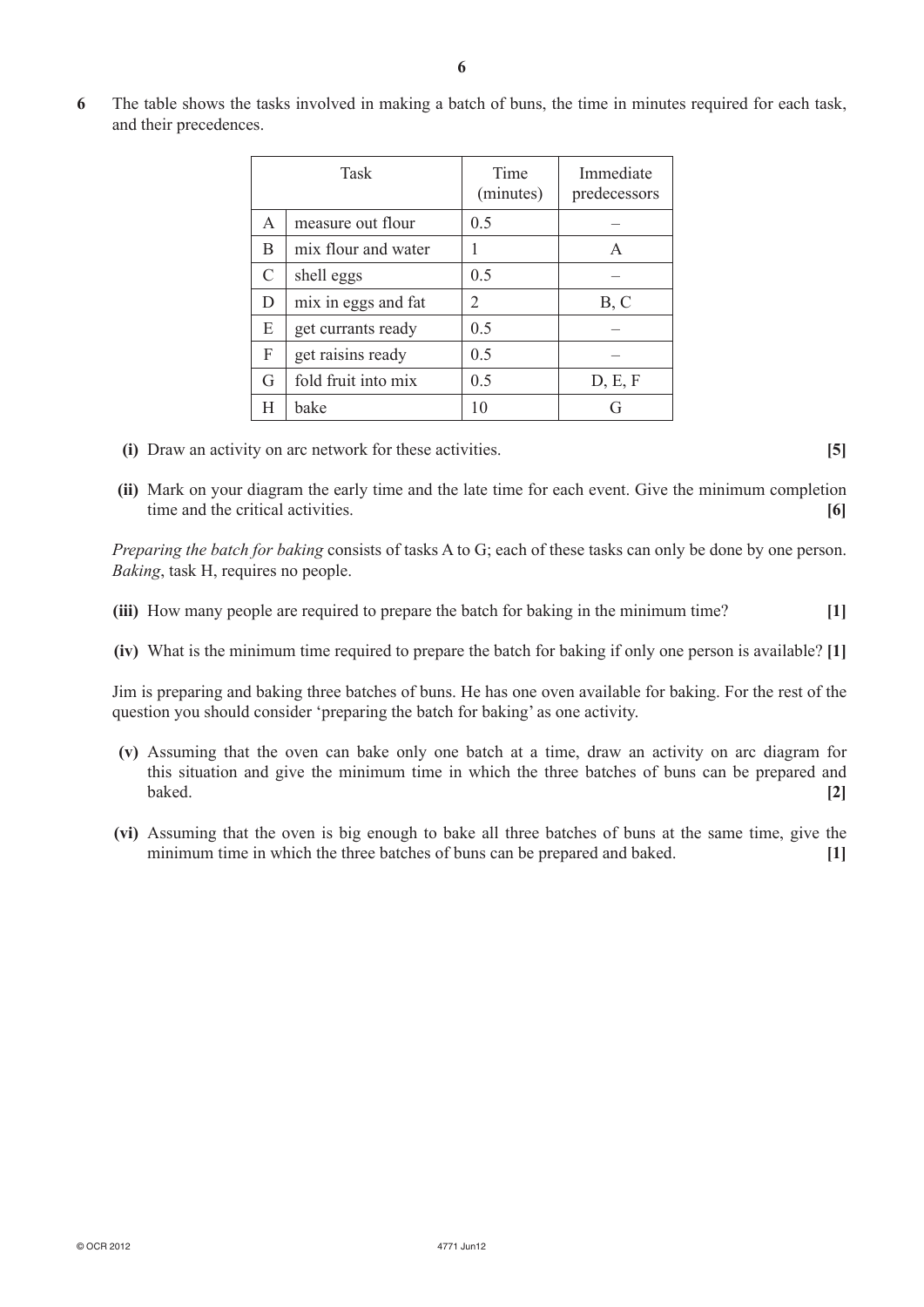## **BLANK PAGE**